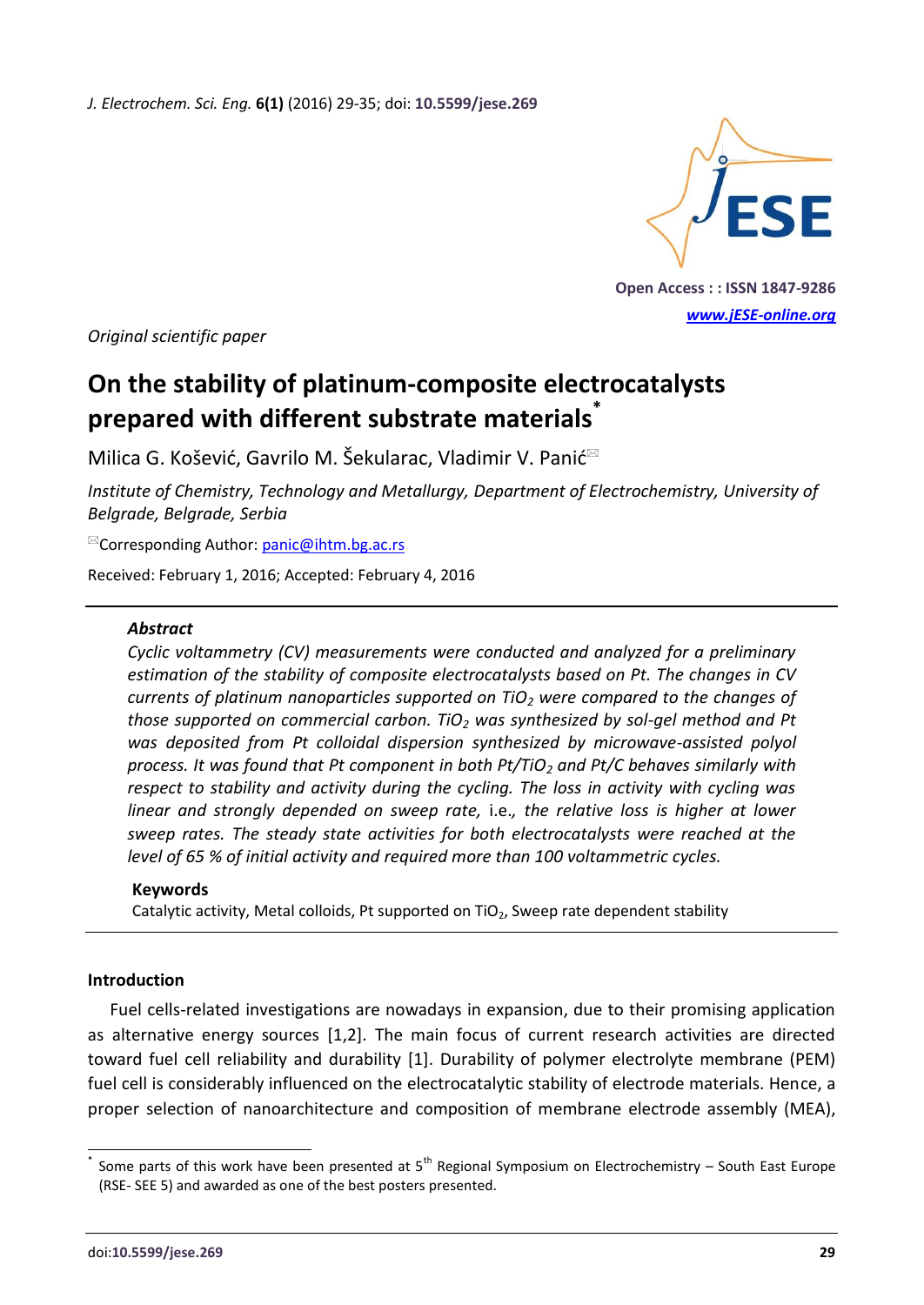and particularly the electrode material, is of extreme importance. Electrode material is required to be stable, economically suitable and nonpolluting [3]. Platinum nanoparticles supported on carbonaceous substrates (Pt/C) are widely envisaged as electrocatalysts in fuel cells [4], but carbon suffers from some disadvantages, such as low chemical inertness and modest potential window of stability [5]. Hence, the development of a support alternative to carbon could be of high importance. TiO<sub>2</sub> appears to be suitable replacement, because this oxide is of good mechanical and chemical resistance toward acidic and oxidative environments [6]. Pt nanoparticles could be deposited on TiO<sub>2</sub> by various methods, e.g., hydrothermal treatment [7,8], photo-assisted reduction [9] and underpotential deposition  $[10-12]$ . TiO<sub>2</sub> can influence catalytic activity of noble metal, *e.g.,* platinum, due to hypo-d-electron configuration, which can interact with similar configuration of the noble metal [13]. There are studies showing better MEA stability and activity of Pt nanoparticles supported on mesoporous TiO<sub>2</sub> in comparison to commercial carbon as a support [14,15]. However, there are rather opposite findings for the influence of TiO<sub>2</sub> to Pt electrocatalysis; there are papers reporting the improvement for oxygen reduction kinetics [16,17] and the activity in H<sub>2</sub> evolution [18], but some results show that TiO<sub>2</sub>-supported Pt suffers from significantly lower activity in  $H_2$  and  $O_2$  reactions than Pt supported on carbon [19]. Hence, it could be of interest to take into consideration new approaches in composite catalyst synthesis and more detailed analysis of electrocatalytic properties of synthesized materials, able to mutually produce new findings and benefits for Pt catalysts supported on materials other than carbon of rather modest properties.

The aim of the present work was to synthesize TiO<sub>2</sub> as a supporting material for Pt and to estimate stability and activity of prepared composite at a glance, and to compare these properties with Pt supported on commercial carbon.

#### **Experimental**

 $TiO<sub>2</sub>$  *synthesis.* TiO<sub>2</sub> was synthesized by forced hydrolysis of TiCl<sub>3</sub>. TiCl<sub>3</sub> was added dropwise into the boiling 0.7 mol dm<sup>-3</sup> HCl solution. During 90 min of boiling under reflux, TiO<sub>2</sub> was formed as a fine white precipitate. Obtained precipitate was centrifuged and washed with water, dried and thermally treated at 400  $\degree$ C for 3 h in air, to remove residual chlorides [20].

*Pt colloid synthesis*. Pt colloid was synthesized by standard polyol process [21]. The mixture of ethylen glycol, which serves as reducing agent for PtCl $_6^{2}$  and stabilizing agent for produced Pt particles, and  $H_2PtCl_6$  was stirred for 15 min. 0.1 M NaOH was added to increase pH to 12 and this mixture was placed in microwave at 70 W for 1 min.

*Pt deposition onto TiO<sub>2</sub>/C support from the colloidal dispersion. Pt was deposited onto TiO<sub>2</sub>, as* well as on commercial carbon black (Vulcan XC72R, C) by following procedure. 20 mg of obtained TiO<sub>2</sub> powder (or C) was ultrasonically dispersed in 20 ml H<sub>2</sub>O for 1 h and transferred into 150 ml of 2 M  $H<sub>2</sub>SO<sub>4</sub>$ . The obtained suspension was stirred for 15 min before Pt colloidal dispersion was added. The stirring was continued for additional 3 h. Upon filtration and rising with water, the obtained Pt/TiO<sub>2</sub> (or Pt/C) composite was thermally treated at 160 <sup>o</sup>C in N<sub>2</sub> atmosphere. The composite suspension for the preparation of thin layer electrode was formed by ultrasonic treatment (40 kHz, 70 W) of 3 mg of Pt/TiO<sub>2</sub> (Pt/C) in 1 ml H<sub>2</sub>O for 1 h. The suspension was pipetted onto glassy carbon electrode ( $A = 0.196$  cm<sup>2</sup>) and room-dried to form 0.31 mg cm<sup>-2</sup> composite thin layer.

Electrochemical measurements were conducted in three-electrode cell using BioLogic SP-200 potentiostat. Saturated calomel electrode (SCE) was used as a reference electrode and platinum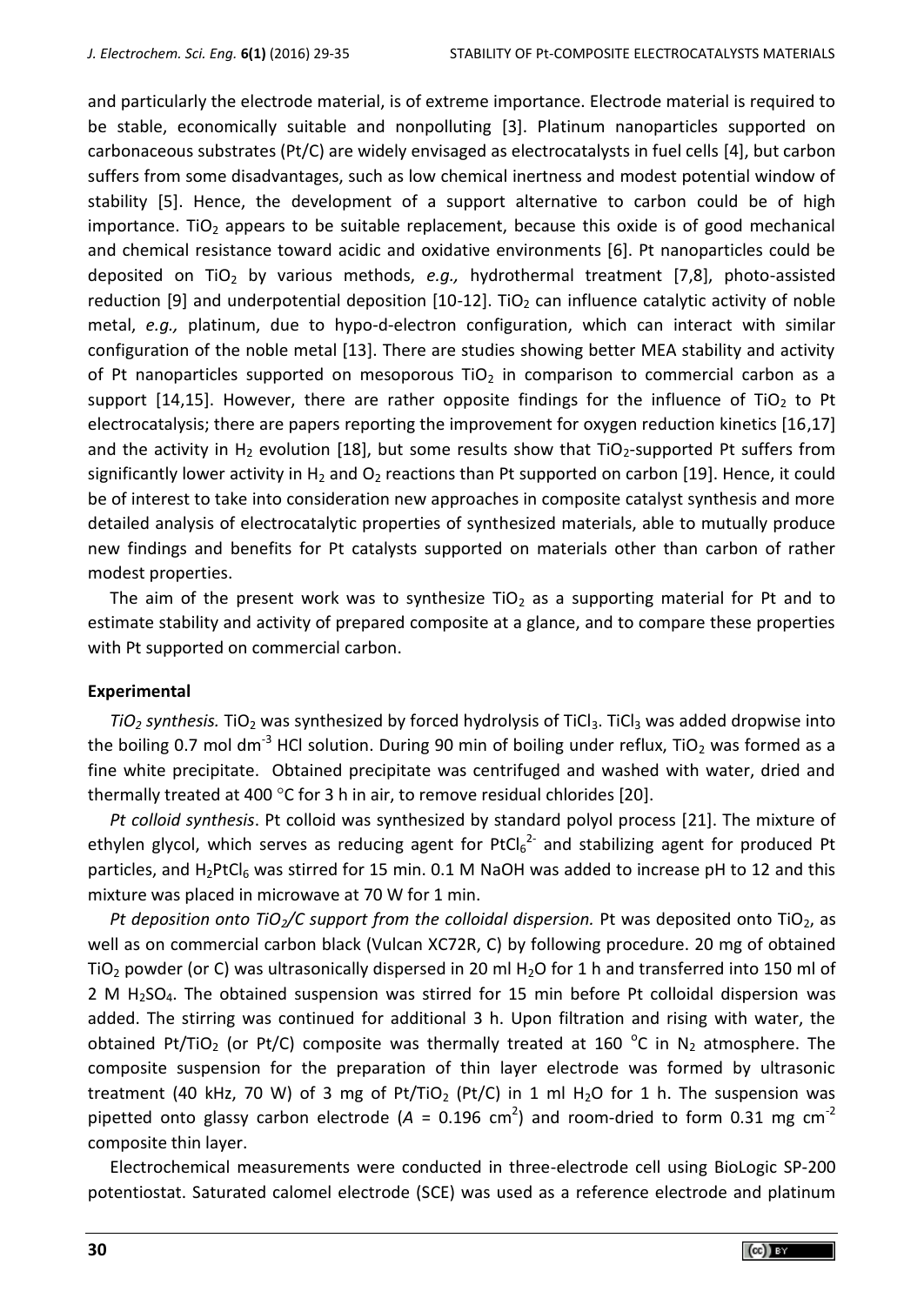mesh as a counter electrode in 0.1 M  $HClO<sub>4</sub>$  electrolyte. All potentials in the paper are given in SCE scale. Before measurements, the cell was deaerated by bubbling the nitrogen for 15 min. Stability of the samples was analyzed as a function of cycling and sweep rate.

Loss of activity was quantified by the relative change of voltammetric charge (*q* / %) in a given cycle with respect to initial one, which has been spent for hydrogen adsorption/desorption processes [22]. The charge was averaged from the data of the well-developed first peak in cathodic direction and its anodic counterpart.

The particle size characterization of the  $TiO<sub>2</sub>$  was performed by dynamic light scattering (DLS) on Zetasizer Ver. 6.20 instrument Malvern Instruments Ltd., England. The sample for DLS analysis was prepared to mimic the Pt-free mixture for composite synthesis.

#### **Results and discussion**

Figures 1 and 2 show CV curves for Pt/TiO<sub>2</sub> and Pt/C, respectively, registered in 0.1 M HClO<sub>4</sub> at different sweep rates. The CV currents for both  $Pt/TiO<sub>2</sub>$  and Pt/C decrease during cycling in a different degree, indicating the continuous loss of the activity. The loss appears differently pronounced in different potential regions and at different sweep rates. In case of Pt/TiO<sub>2</sub> (Fig. 1), the CV response related to hydrogen adsorption/desorption and oxide formation is better resolved at higher sweep rate (Fig. 1b), which indicates more defined structure of Pt particles more easily accessible to the electrolyte (those located at the outer parts of the composite catalyst layer). The loss of activity upon cycling is more pronounced for Pt/TiO<sub>2</sub> than for Pt/C (Fig. 2), although in both cases the substantial loss takes place during the first 50-80 cycles (Figs. 1a and 2, respectively). In addition, the decrease in CV currents of  $Pt/TiO<sub>2</sub>$  is visible in whole region between potential CV limits (with the smallest decrease related to narrow double region), whereas the oxide formation (up to 0.6 V) and reduction in Pt/C appears almost insensitive to the cycling (Fig. 2). Similarly, the oxide reduction region (down to 0.6 V) for Pt/TiO<sub>2</sub> negligibly depends on cycling at higher sweep rate (Fig. 1b). If the charge spent for hydrogen adsorption/desorption is taken as a measure of Pt activity (see Experimental), the overall loss of the activity in Fig. 1a is 35 %, which is quite larger than the loss found in Fig. 1b - 20 %. This indicates also the different structure of outer-layer Pt particles in comparison to those located in most inner, loose parts of composite layer. The corresponding loss for Pt/C is a bit lower (Fig. 2), 12 %, although the number of cycles spent is considerably lower. Hence, it could be stated that  $Pt/TiO<sub>2</sub>$  and Pt/C are of similar characteristics upon cycling at higher sweep rates, or that outer-layer Pt in Pt/TiO<sub>2</sub> reaches the finely tuned structure upon *ca*. 150 cycles.

Although the two composite catalysts are prepared by the same procedure, the CV currents of Pt/TiO<sub>2</sub> are considerably lower than those of Pt/C. The Pt loading was projected to 20 mass %. According to the Pt/C CV response, the Pt nanoparticles diameter, calculated on the basis of standard procedure [21], is around 7 nm. In order to check Pt loading in Pt/TiO<sub>2</sub> composite, spectrophotometric measurements were employed. In this procedure, composite was dissolved in the *aqua regia* and obtained solutions were analyzed on the UV-Vis spectrophotometer and compared to the standards. It was found that Pt loading is almost the same as in the Pt/C composite, *i.e.* 19 mass %. However, the calculation of Pt content from Pt/TiO<sub>2</sub> CV response returns the value of *ca*. 3 mass %, with the assumption that Pt particles of similar size are formed in Pt/TiO<sub>2</sub> and Pt/C due to identical preparation procedure. It follows that considerable amount of Pt in Pt/TiO<sub>2</sub> is not involved in CV response. This could be due to semiconductive nature of TiO<sub>2</sub>.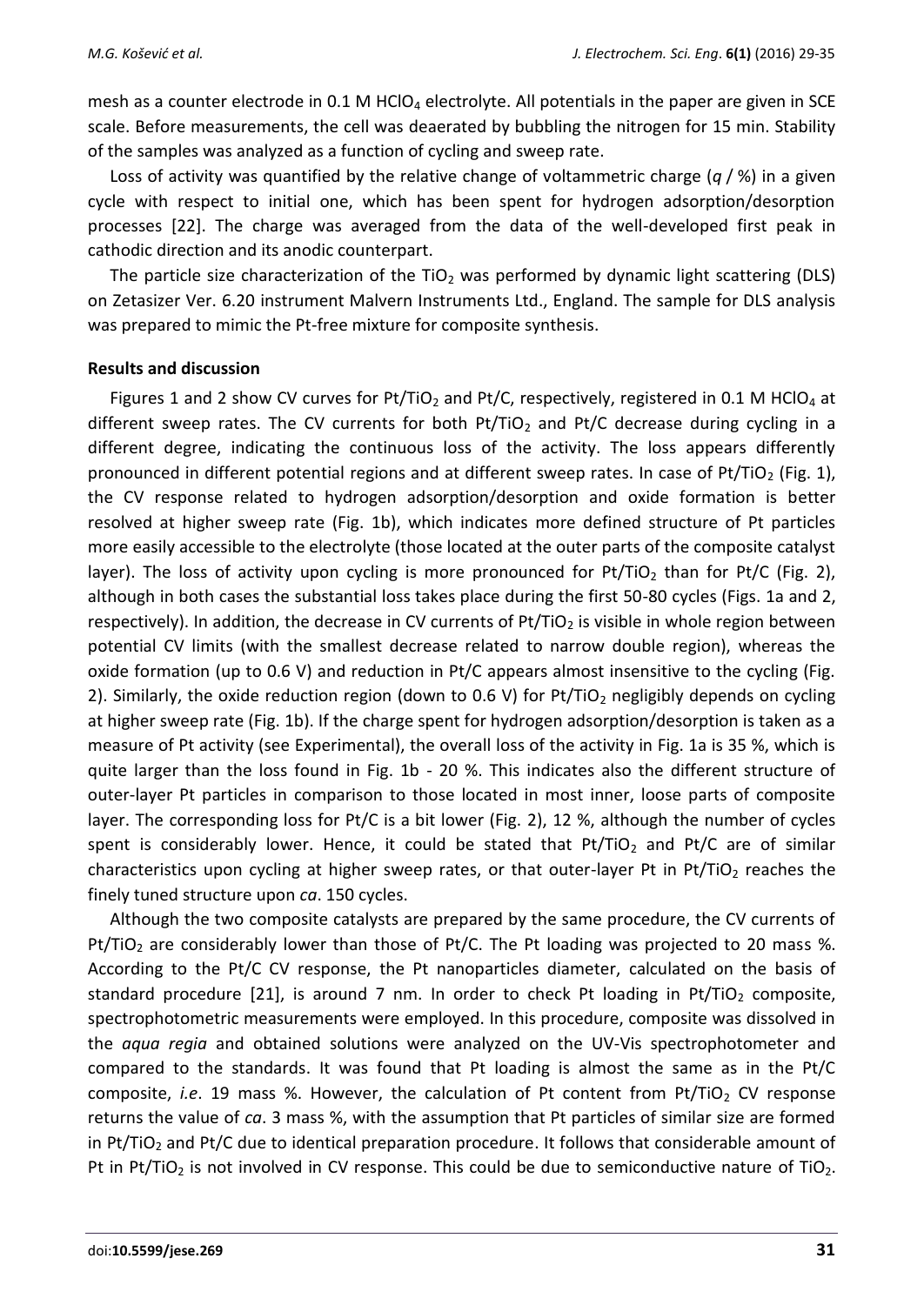Namely, if there are some distinct heaps of Pt particles on  $TiO<sub>2</sub>$  surface, there will not be conductive pathways toward external circuit as it is in the case carbon support.



*Figure 1. Characteristic cyclic voltammograms of Pt supported on TiO<sup>2</sup> at sweep rates of 50 (a) and 200 mV s-1 (b), registered during continuous cycling in deaerated 0.1 M HClO4.*



*Figure 2. Characteristic cyclic voltammograms of Pt supported on C, registered during continuous cycling in deaerated 0.1 M HClO<sup>4</sup> at sweep rate of 100 mV s-1 .*

In order to check possible morphological relationships between Pt and TiO<sub>2</sub>, particle size distribution (PSD) of the TiO<sub>2</sub> powder suspended in the medium for Pt deposition was analyzed by dynamic light scattering (DLS). Figure 3 shows the registered PSD averaged on ten successive runs expressed as distributions by intensity and volume. DLS registers the particles of *ca*. 400 nm and agglomerates of *ca*. 2.5-3 µm. The material appears mainly concentrated in agglomerates since the distribution by volume is considerably larger. On the other hand, the number of particles and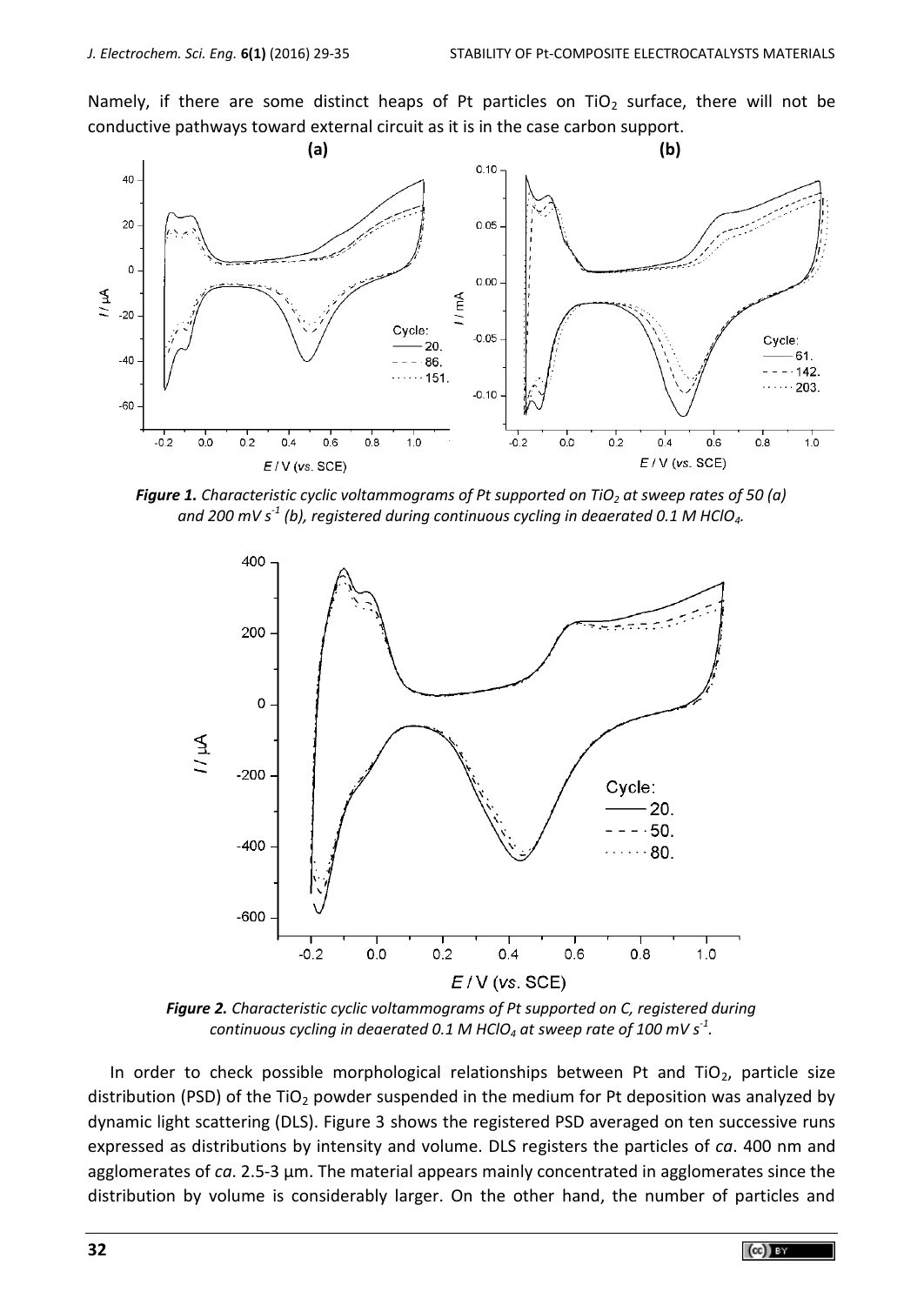agglomerates are comparable since the distribution by intensity is similar (10 and 8 %, respectively).



*Fig. 3. Particle size distribution by dynamic light scattering of TiO<sup>2</sup> solid phase in the medium for Pt deposition.*

If 400 nm-sized TiO<sub>2</sub> particles would be considered as a support to host 7 nm-sized Pt particles (both ideally spherical), the monolayer of Pt particles could produce around 30 mass % of Pt, fairly above projected value. This indicates that the size of  $TiO<sub>2</sub>$  and Pt particles are optimal for the production of composite catalyst with desired Pt content. On the other hand, 3  $\mu$ m-sized TiO<sub>2</sub> agglomerates are able to accommodate 4.5 mas. % of Pt in full particle monolayer. It could be that pronounced agglomeration as seen in Fig. 3 causes the Pt hosted by 400 nm-sized TiO<sub>2</sub> to be trapped within agglomerates and hence not available for CV response. Consequently, those Pt particles on the surface of agglomerates are able in a high degree to create connection pathways toward GC substrate, and produce a CV response corresponding to few mass % as obtained from Fig. 1.

Loss of activity, quantified by the voltammetric charge related to hydrogen adsorption/desorption, can be additionally analyzed as a function of a cycling and applied sweep rate. The relative changes in charge, *i.e.*, catalyst activity, is presented in Fig. 4. Pt/TiO<sub>2</sub> loses 10-13 % of initial activity in first 40 cycles, which appears only slightly dependent on sweep rate. The initial decrease of *ca.* 8 % is registered at 50 mV s<sup>-1</sup>, whereas additional 20 cycles at 200 mV s<sup>-1</sup> produces further loss of *ca.* 5 %. This slowing down of the loss by the increase in sweep rate indicate that related transformations of Pt particles are sweep rate-dependent. It could be that the transformations are of more pronounced reversibility at higher sweep rates (*e.g*., reverse coarsening) [22] or that Pt particles from the inner part of a layer reach the final state of transformations much easier than the particles from the outer part of a layer. These effects could cause also the differences in CV responses from Fig. 1a and b, in which the hydrogen adsorption/desorption region is less pronounced at lower (Fig. 1a) than at higher sweep rate (Fig. 1b).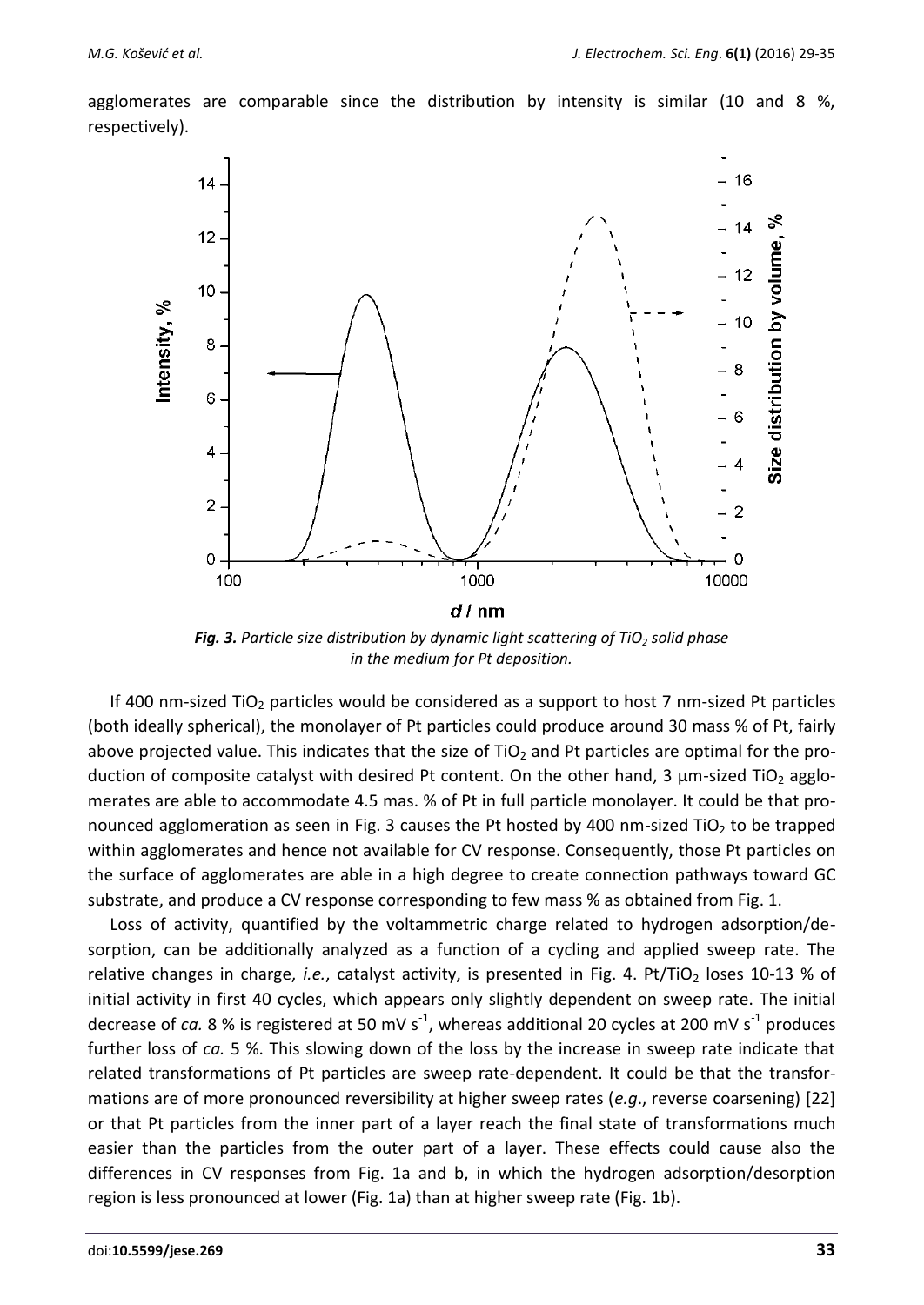

*Figure 4. The relative changes in voltammetric charge of hydrogen adsorption/desorption for Pt/TiO<sup>2</sup> and Pt/C during the cycling.*

In order to check the validity of the differences in charge at different sweep rate, the CV responses at 50 and 200 mV s<sup>-1</sup> are compared after 60th and 150th cycle. Indeed, the loss of the activity at 50 mV s<sup>-1</sup> is more than twice of that registered at 200 mV s<sup>-1</sup> after 60 cycles. As the Pt reaches the stable transformation state during next 60-90 cycles at 200 mV  $s^{-1}$ , this difference becomes considerably less pronounced (the losses of activity at 50 and 200 mV s<sup>-1</sup> are *c.a*. 35 and 28 %, respectively). In addition, this feature is checked also for Pt/C after 80 cycles; the result is similar and even more pronouncedthan for Pt/TiO<sub>2</sub>: around 12 % loss at 100 mV s<sup>-1</sup> and 35 % at 50 mV  $s^{-1}$ . These findings are in fair accordance to the suppositions of sweep rate-sensitive reversed transformations and their rate distribution throughout composite layer.

The reported results indicate that Pt component in both Pt/TiO<sub>2</sub> and Pt/C behaves similarly with respect to stability and activity during the cycling. The loss of activity is linear upon cycling and appears strongly dependent on sweep rate. The steady state transformations of Pt is reached at the level of 65 % of activity with respect to initial state and require more than 100 voltammetric cycles. This behavior appears related to sweep rate-dependent reverse transformations, probably coarsening, and distribution of such transformations through the composite layer in a way that Pt particles from inner part of a layer are transformed much easier and faster.

#### **Conclusion**

Electrocatalytic activity and stability of Pt supported on  $TiO<sub>2</sub>$  and C were examined and compared on the basis of routine cyclic voltammetry measurements at various sweep rates. Platinum was synthesized by polyol process and deposited on sol-gel synthesized TiO<sub>2</sub> and commercial carbon. The loss of activity of Pt particles was quantified by the voltammetric charge related to hydrogen adsorption/desorption. The results showed that the Pt particles behave in similar manner for two different supporting materials. Steady state activities were reached after 100 cycles, when activity decreased by 35 % with the respect to the initial activity. The loss of